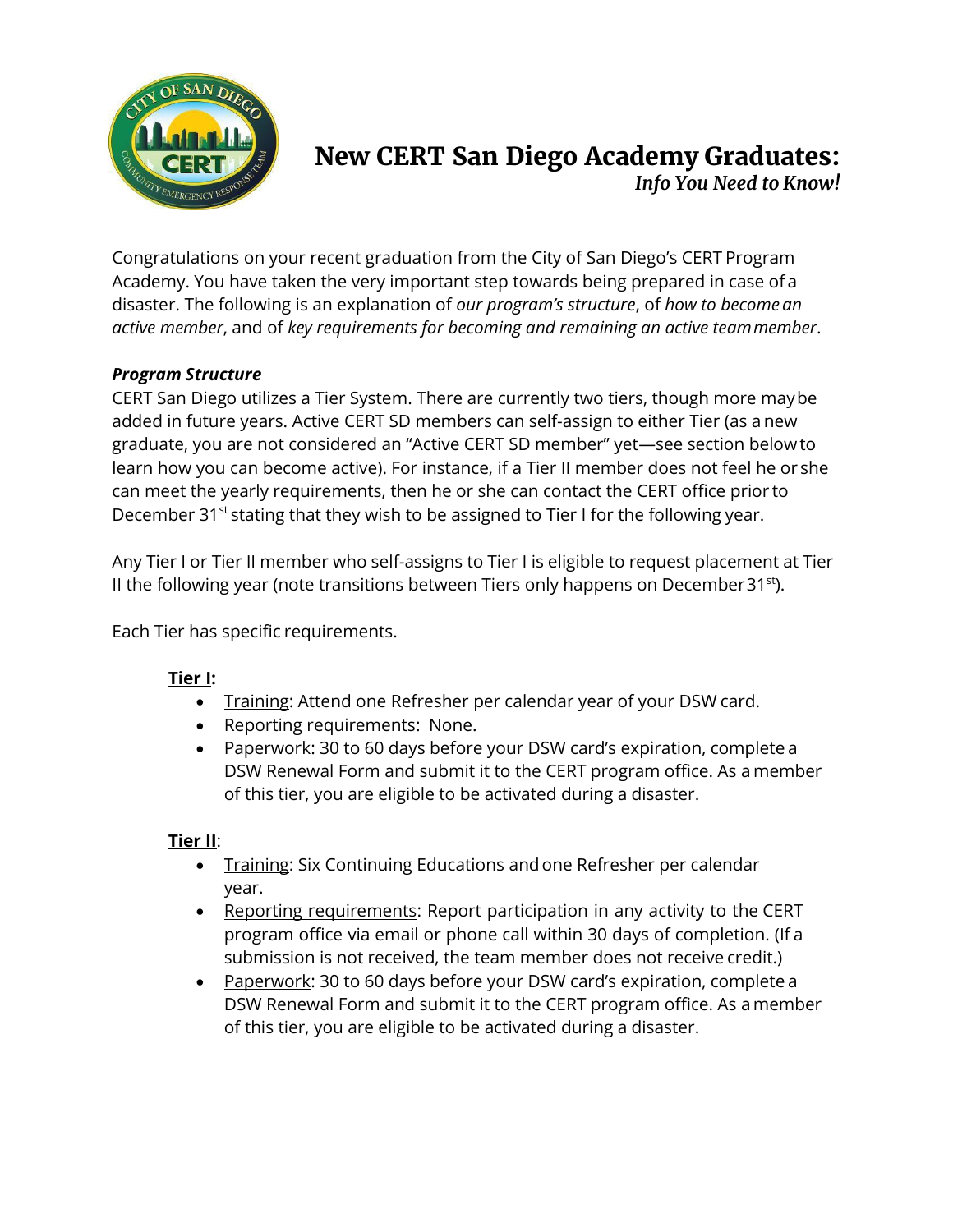### *New Graduates: How to Become an Active Member After Graduation*

Within the first 12 months after the date of graduation, new graduatesmust:

- Attend three SDFD-approved Continuing Education trainings
- Submit hours to the CERT program office at the following email address [\(cert@sandiego.gov\)](mailto:cert@sandiego.gov) within 30 days of attendance to receive credit
- Notify CERT program office once you complete all requirements.

That's it! Now you are officially an active CERT SD Tier II member and will receive yourDSW card and basic go-pack once your submissions are verified.

### *Key Requirements for Becoming and Remaining an Active TeamMember*

Each tier in our system has its own requirements, which are listedabove.

- Know what tier you are in (if you are unsure, contact the CERT program office).
- Know the requirements to remain active at that tier.
- Follow the reporting requirements (30-days after attending).
- Know definition of Continuing Education and Refresher (see below).
- Know where to find the training and event registration page is on the CERT website.
- Keep a record of all your participation.

#### *Training Descriptions*

- **Continuing Education:**
	- o Classes, seminars, exercises/drills that cover topics BEYOND THOSE INTHE CERT ACADEMY (remedial level classes excluded).
	- o A minimum of two hours.
	- o Subject matter covers information that is within CERT San Diego's identified scope of duty.
	- $\circ$  Continuing Education from an organization other than CERT SD needs preapproval (see document called, "Information Needed for Non-CERT CE Approval").
		- **Please note**: Training and volunteer activities for work or other volunteer organizations cannot be used for Continuing Education credit with CERT SD.

### **Refresher**:

- o A minimum four-hour training that reviews the basic informationtaught during the basic academy.
- o This is NOT the same as a Continuing Education and cannot be substituted.
- o Taught by accredited CERT instructors (SDFD or other SD CountyCouncil affiliated program instructor).